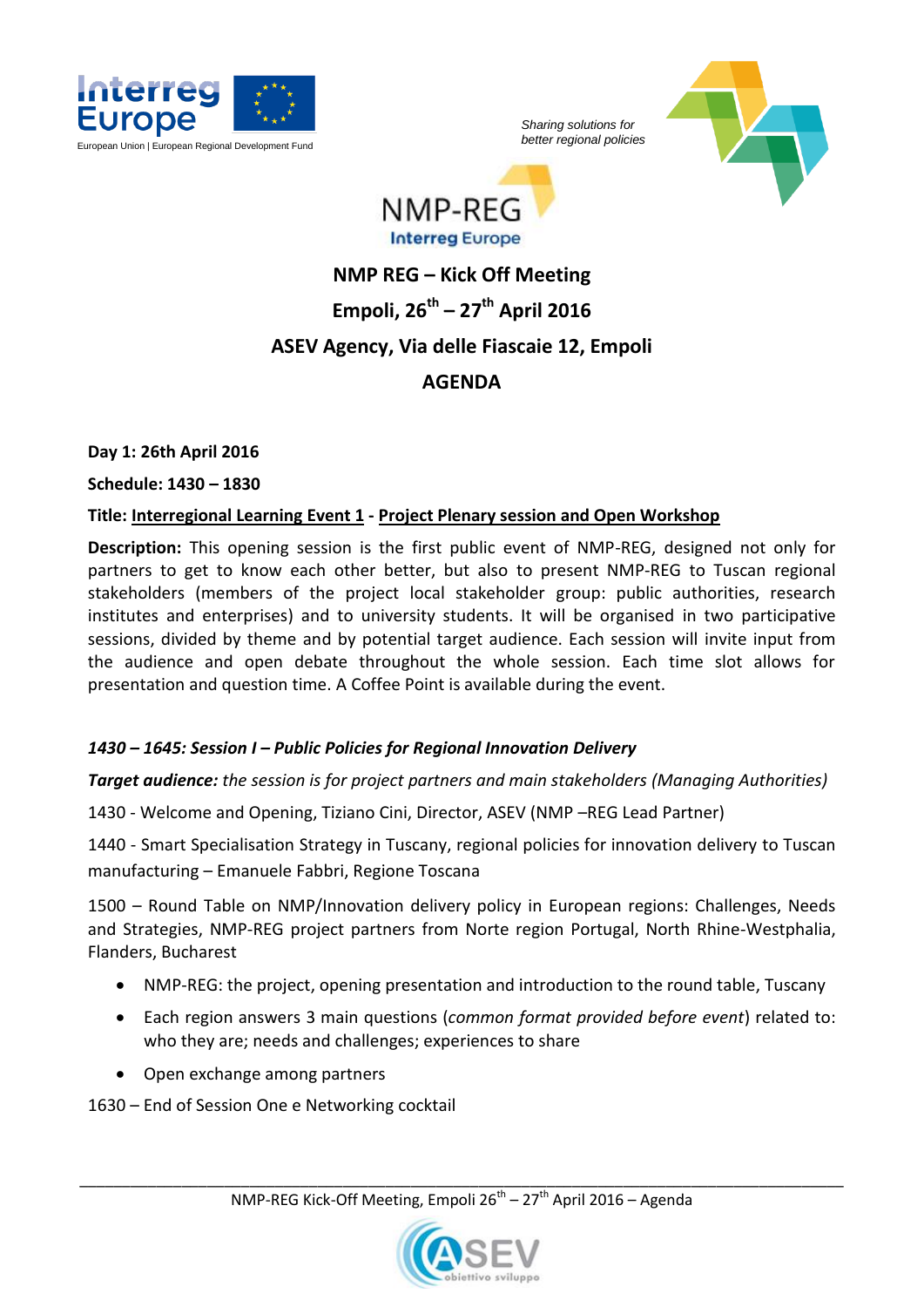



# *1700 – 18-30: Session II - Delivering NMP to REGional manufacturing*

**Target Audience:** *the session is open to all, but the main audience is expected to be entrepreneurs and students studying relevant subjects.*

1700 – Brief introduction to second session (*in Italian*) – Lorenzo Sabatini, ASEV

1705 – Nano, New Materials and Manufacturing – Giovanni Baldi, Director of Ce.Ri.Col. and President Technological District New Materials (*20 minutes presentation, 10 minutes questions*)

1735 – NMWP.NRW: Supporting innovation in SMEs in North Rhine-Westphalia – Heinz-G. Nothofer, Project Manager NMWP.NRW; Harald Cremer, Director NMWP.NRW (*20 minutes presentation, 10 minutes questions*)

1805 – Creating value at nanoscale: from research to industrial application in manufacturing and our daily lives – Paula Galvao, INL (*20 minutes presentation, 10 minutes questions*)

*1835 – End of meeting*

*2000 - Joint Dinner with project partners - Cucina Sant'Andrea, Via Vincenzo Salvagnoli 43, 50053 Empoli*

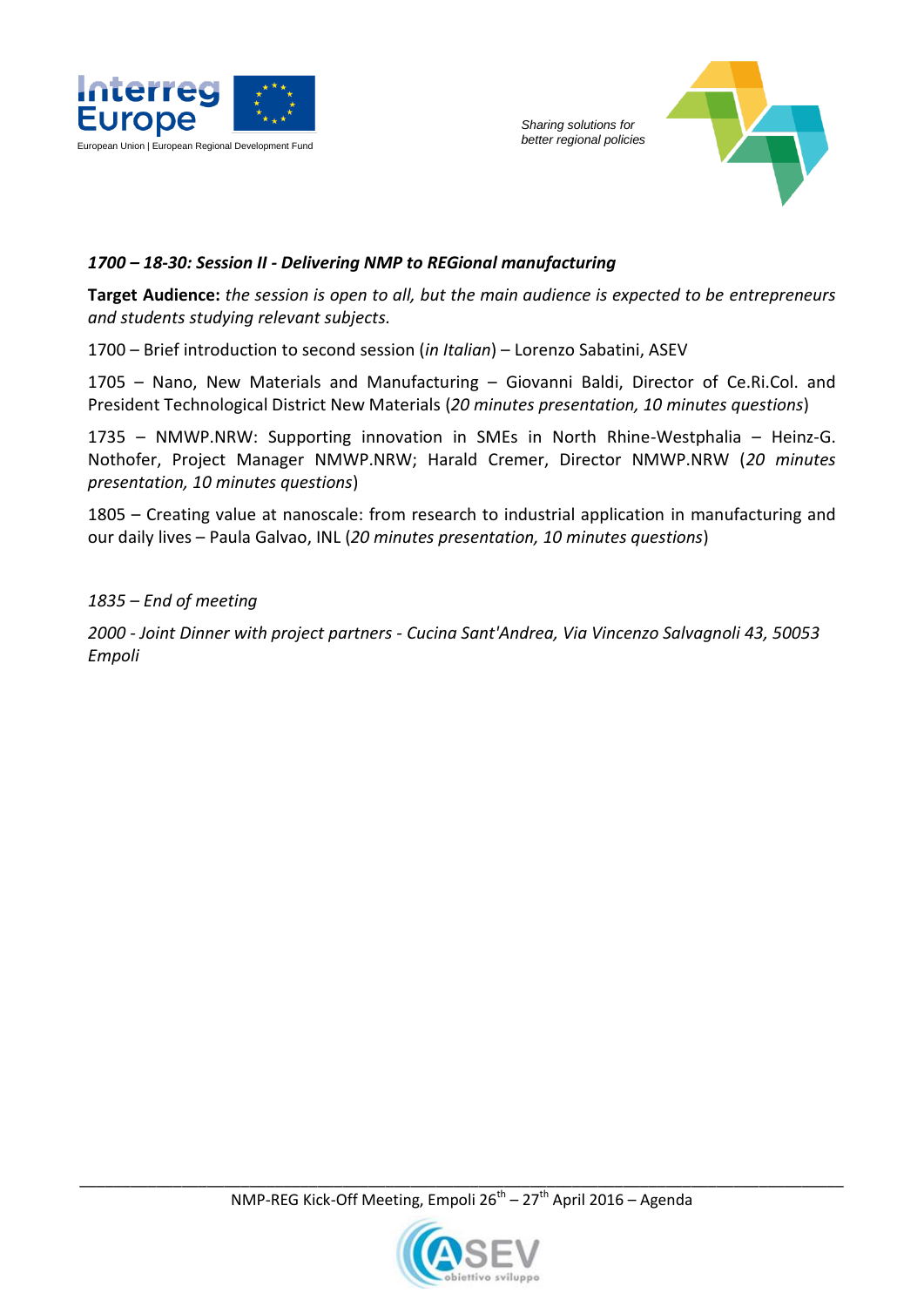

*Sharing solutions for* 



# **Day 2: 27th April 2016**

### **Schedule: 0900 – 1730**

# **Title: Interregional Learning Event 1 - Breakfast Meeting, Consortium Workshop, SG Meeting and Study Visit**

**Description:** This second day is open to partners and is intended to continue debate on project content initiated in Day 1 (Breakfast meeting and Consortium Workshop) and to discuss overall project methodologies and Management related issues (SG Meeting). Partners then participate in a study visit to beneficiaries of ROP ERDF funding NANOT.T. and Ce.Ri.Col and meet members of the regional Innovation Pole.

# **0900 – 1030 Consortium Workshop**

# *0900 – Breakfast Meeting: ICT to facilitate innovation delivery*

Informal session to discuss experiences of ICT tools used to support innovation delivery: cluster management systems, enterprise matching systems, etc. ASEV opens with a demonstration of a tool already used in their work, followed by open discussion with partners.

#### *0930 Workshop*

Building on the information provided prior to the meeting (templates completed with information on challenges, needs and strategies in NMP/Innovation delivery policy) and the presentations from the previous day, the workshop is a participative session to compare the various regions, their experiences and stages of development.

*1030 – Coffee Break*

# **1045 - 1330 – Steering Group Meeting**

 Webex session with NMP-REG project officers Aleksandra Niechajowicz and Verena Priem (*15 minutes*)

The Steering Group meeting then provides essential information to all participants on the following:

- Overview of project activities and outputs, including creation of Local Stakeholder Groups
- Internal Management Tools: Project Exchange Hub, Monitoring Tools
- Financial management
- Overview of Communication activities